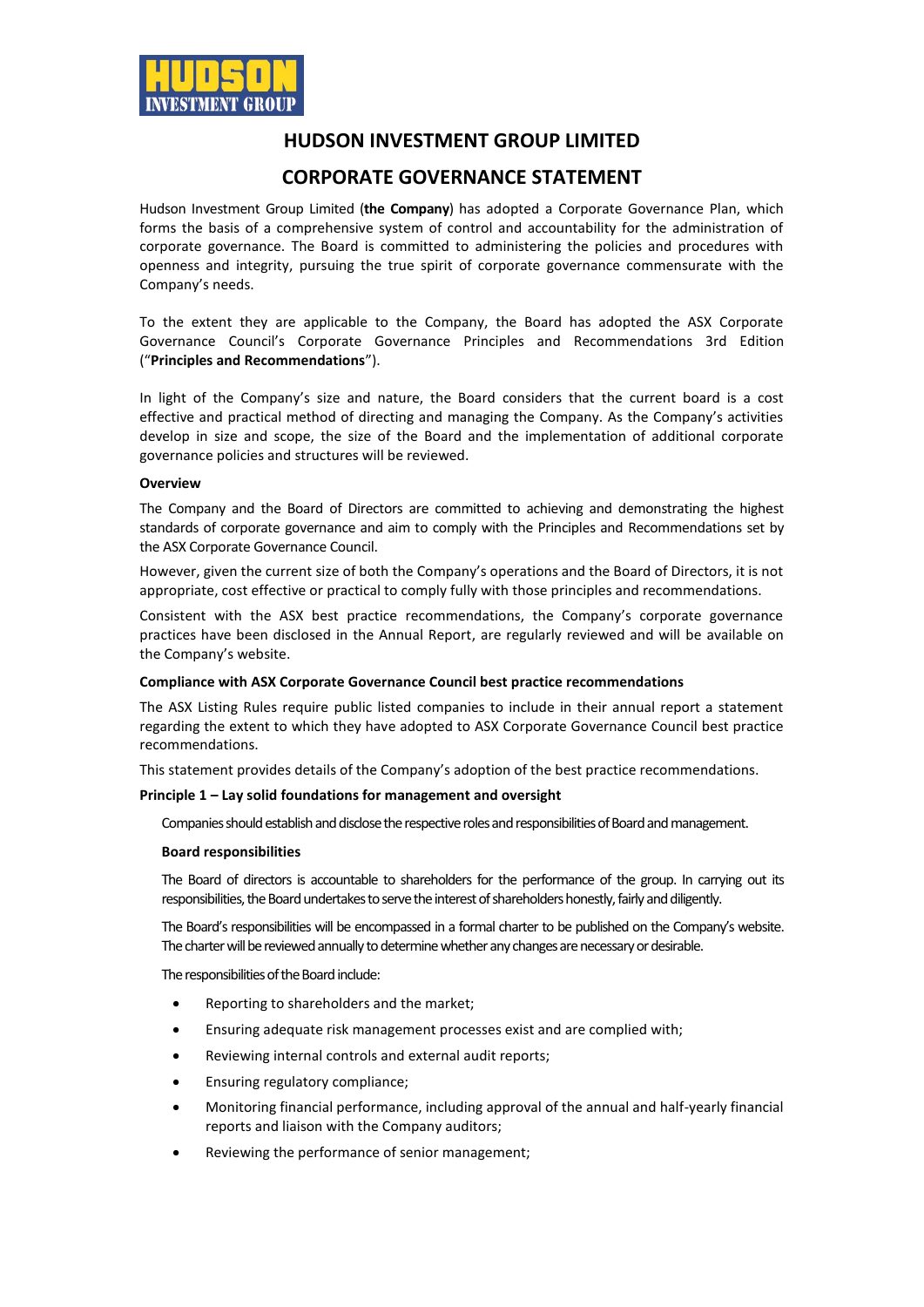

- Monitoring the Board composition, Director selection and Board processes and performance;
- Validating and approving corporate strategy;
- Reviewing the assumptions and rationale underlying the annual plans; and
- Authorising and monitoring major investment and strategic commitments.

### **Directors' education**

The Company issues a formal letter of appointment for new directors setting out the terms and conditions relevant to that appointment and the expectations of the role of the director.

The Company also provides an informal induction process to provide key information on the nature of the business and its operations.

#### **Role of Chairman**

The Chairman is appointed by fellow Board members and acts as the link between the Board and the Chief Executive Officer (CEO).

He acts as the link between the Board and the Company, establishing and maintaining an effective working relationship with the CEO. The Chairman sets the tone for the Board, including the establishment of a common purpose. He is responsible for chairing Board meetings and shaping the agenda in relation togoals, strategy, budget and executive performance.

The Chairman ensures all Board members contribute and reach consensus in making decisions. He also assists in the selection of Board committee members.

The Chairman provides direction to the Board in matters of corporate governance.

#### **Role of Chief Executive Officer**

The Board delegates responsibility for implementing the strategic direction and for managing the day to day operations of the Company to the CEO.

There are clear lines of communication established between the Chairman and CEO to ensure that the responsibilities and accountabilities of each are clearly understood.

The CEO has a formal service contract in place setting out duties, responsibilities, and rights, conditions of service and termination entitlements. Performance will be assessed against pre-determined objectives on an annual basis or more frequently if required.

The assessment and monitoring of the CEO is the responsibility of the Chairman. The Chairman provides an initial assessment and recommendation to the Board. The matter is then considered by the Board and their views are communicated to the CEO by the Chairman.

Process for evaluating the Performance of Senior Executives

An induction program is in place to allow new directors to participate fully and actively in management decisionmaking at the earliest opportunity. The purpose of the induction is to provide a good deal of knowledge about the company and industry.

The program also sets out the company's financial position, strategies, operations and risk management policies. There is also a focus on the respective rights, duties and responsibilities and roles of the board and senior executives.

Continuous feedback is given through the CEO to Senior Executives and when required, the board through the Chairman.

#### **Principle 2 – Structure the Board to add value**

Companies should have a Board of an effective composition, size and commitment to efficiently discharge its responsibilities and duties.

#### **Composition of the Board**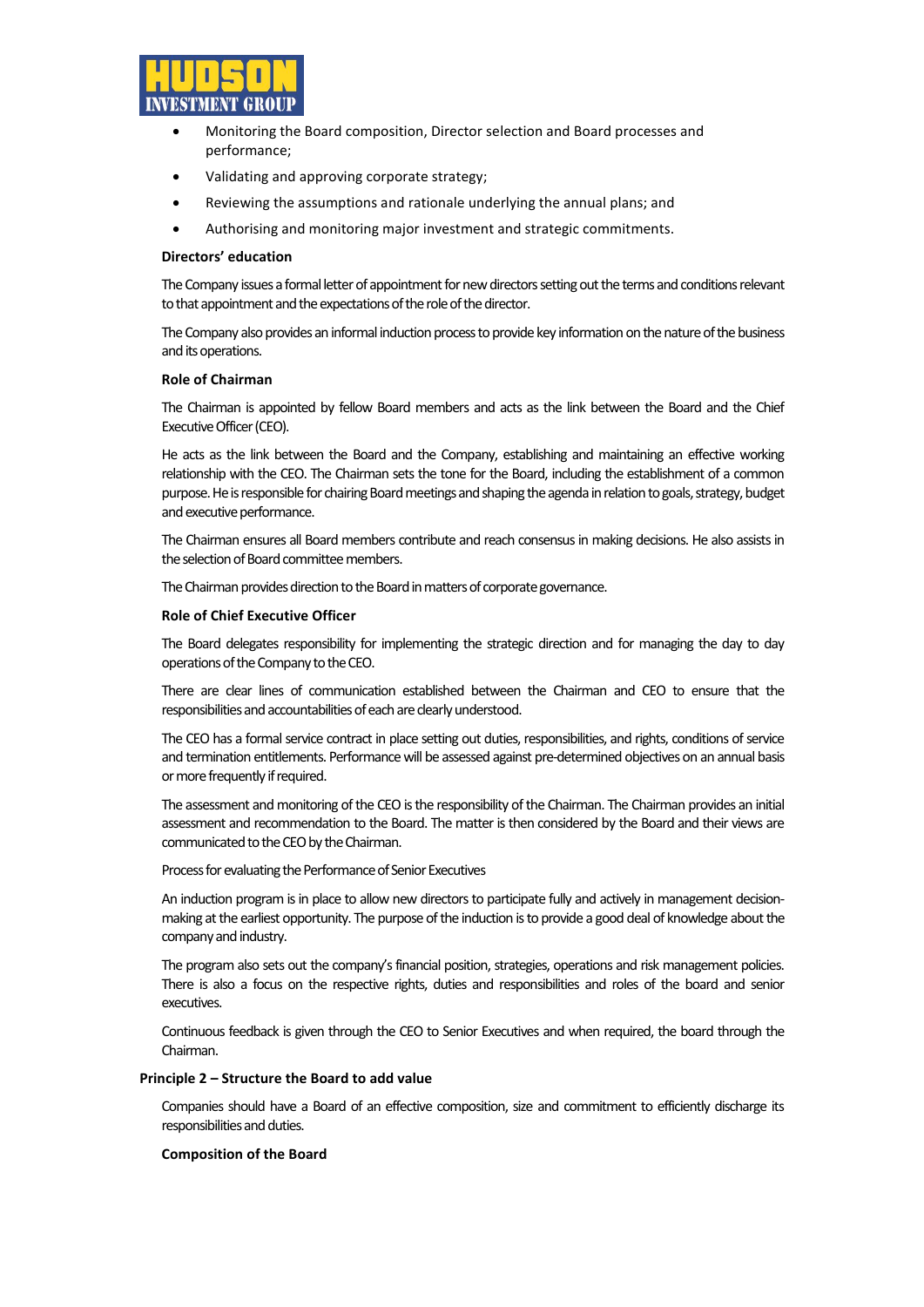

The Board of Directors is comprised of one Executive director and four Non-Executive directors, all of whom have a broad range of skills and experience.

In determining independence the Board has regard to the guidelines of directors' independence in the ASX Corporate Governance Council and Best Practice Recommendations and other best practice guidelines.

Each director's independent status is regularly assessed by the Board.

The Company does comply with recommendation 2.1 which provides that a majority of the Board be independent directors.

The Board considers that its composition provides for the timely and efficient decision making required for the Company in its current circumstances.

The Board's size and composition is subject to limits imposed by the Company's constitution which provides for a minimum of three directors and a maximum of ten. Details of the Board, their experience, expertise and qualifications are set out in the Directors Report in the Annual Report.

| Director     | Independent | Position                     | οf<br>Date<br>Appointment | Term                                |
|--------------|-------------|------------------------------|---------------------------|-------------------------------------|
| John Farey   | Yes         | Non Executive<br>Chairman    | 1 February 2002           | 15 years<br>1 month                 |
| John Foley   | Yes         | Executive<br>Non<br>Director | 6 August 2014             | $\overline{2}$<br>years<br>months   |
| Alan Beasley | No          | Managing<br>director         | 19 January 2015           | $\mathbf{2}$<br>vears<br>1<br>month |
| lan Mutton   | Yes         | Executive<br>Non<br>Director | September<br>1<br>2016    | 6 months                            |

The position/status and time in office of each director at the date of Annual Report is as follows:-

The Board currently holds scheduled meetings each year together with any ad hoc meetings as may be necessary. The number of Board meetings and Directors attendance are disclosed in the Directors' Report.

#### **Access to independent professional advice**

All directors are required to bring an independent judgement to bear on Board decisions.

To facilitate this, the Board has adopted a procedure which allows each Director the right of access to all relevant Company information and to the Company's Executives. The directors also have access to external resources as required to fully discharge their obligations as Directors of the Company. The use of these resources is co-ordinated through the Chairman of the Board.

#### **Nomination Committee**

The role of the Nomination Committee is undertaken by the full Board due to the size of the Company.

The Board will review its composition on an annual basis to ensure that the Board has the appropriate mix of expertise and experience. When a vacancy exists, for whatever reasons, or where it is considered that the Board would benefit from the services of a new Director with particular skills, the Board will select appropriate candidates with relevant qualifications, skills and experience. External advisors may be used to assist in such a process. The Board will then appoint the most suitable candidate who must stand for election at the next general meeting of shareholders.

For directors retiring by rotation the Board assesses that Director before recommending re-election.

#### **Board performance evaluation**

The Company has processes in place to review the performance of the Board and its committees and individual directors. Each year the Board of Directors will give consideration to broad corporate governance matters, including the relevance of existing committees and to reviewing its own and individual directors' performance. The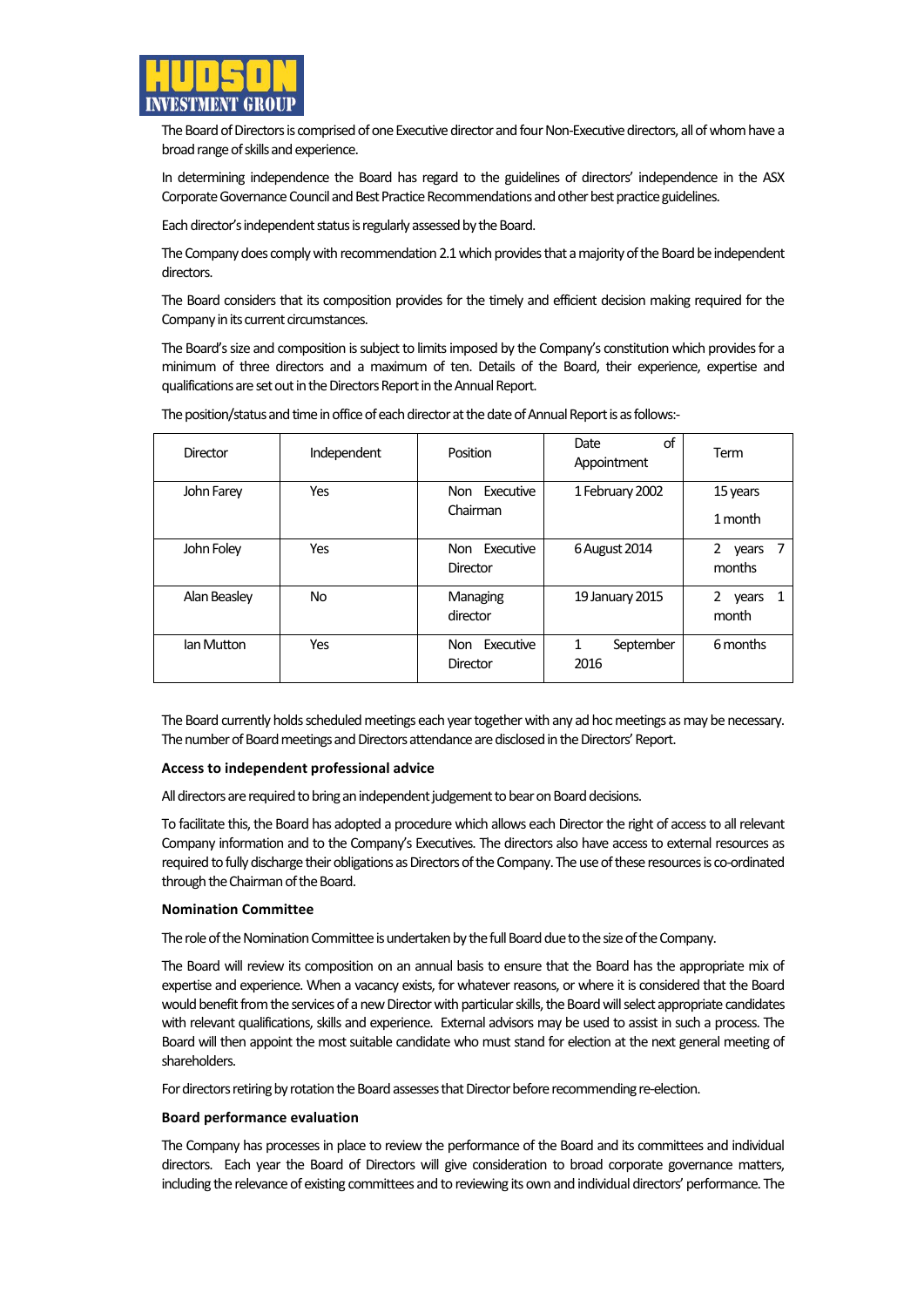

Chairman is responsible for monitoring the contribution of individual directors and consulting with them in any areas of improvement.

#### **Principle 3 – Promote Ethical and Responsible Decision making**

Companies should actively promote ethical and responsible decision making.

#### **Code of conduct**

The Board acknowledges the need for continued maintenance of the highest standards of Corporate Governance Practices and ethical conduct by all Directors and employees of the consolidated entity.

The Company has established a code of conduct applicable to all Directors and employees. The requirement to comply with the code is mandatory and is communicated to all employees. The code sets out standards of conduct, behaviour and professionalism.

The shareholder communications policy, the securities trading policy, the continuous disclosure policy collectively form a sold ethical foundation for the Company's ethical practices.

A copy of these documents has been posted on the Company's website.

#### **Policy on dealing in Company securities**

The Company has a policy on how and when the Directors and employees may deal in the Company's securities.

In addition to these legal and regulatory restrictions, the Company has adopted a robust trading policy whereby trading in Company shares are prohibited under certain circumstances, and short-term trading is discouraged.

The purpose of this policy is to ensure that the Directors and employees deal in the Company's securities in a manner which properly reflects their fiduciary duty, and that they do not transact in those securities whilst in possession of price sensitive information.

This policy requires that all Directors and Senior Executives to disclose their share trade intentions to the Managing Director or Chairman prior to dealing in the Company's securities.

The Company maintains compliance standards and procedures to ensure that the policy is properly implemented. In addition there is also an internal review mechanism to assess compliance and effectiveness.

Details of both the Company's Code of Conduct and Share Trading Policy which, among other things, describes 'closed periods' and 'prohibited periods' that describes when trading is restricted. Share Trading Policy has been lodged with the ASX and is contained on the Company's website under Corporate Governance.

#### **Approach to diversity**

The Board recognises the benefits of diversity at Boards in senior management and within the organisation generally and recognises the organisational strengths, deeper problem solving ability and opportunity for innovation that diversity brings to an organisation.

The Company has established a diversity policy which set out the beliefs, goals and strategies of the Company and makes reference to all the characteristics that makes individuals different from each other. The policy sets out the positive steps taken to ensure that current and prospective employees are not discriminated against, either directly or indirectly on such characteristics as gender, age, disability, marital status, sexual orientation, religion, ethnicity or any other area of potential difference. The Company is committed to gender diversity at all levels of the organisation.Gender equality is a key component ofthe Company's' diversity strategy. The implementation ofthis policy aims to reflect both the circumstances of the Company and the industry in which it operates.

The Company's diversity policy includes a requirement that:

- the Board establish measurable objectives for achieving gender diversity;
- the Board assess annually the objectives set for achieving gender diversity; and
- the Board assess annually the progress made towards achieving the objectives set.

Representation of female employees in the organisation workforce is as follows: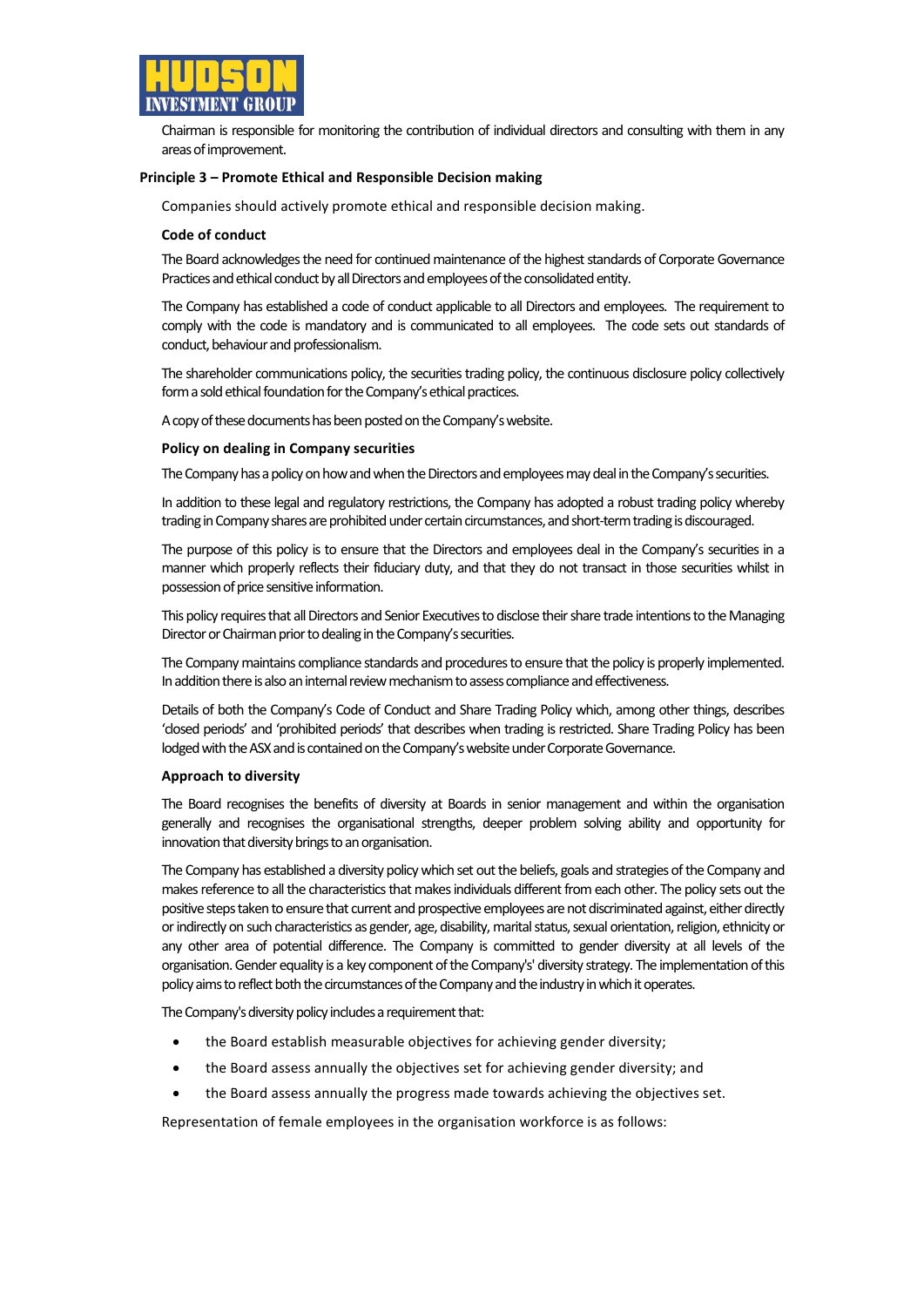

|                               | <b>Actual at</b><br>31 December 2016 |            | <b>Company Objective</b> |                          | <b>Progress towards</b><br>meeting objective |            |
|-------------------------------|--------------------------------------|------------|--------------------------|--------------------------|----------------------------------------------|------------|
|                               | <b>Number</b>                        | Percentage | <b>Number</b>            | Percentage               | <b>Number</b>                                | Percentage |
| Whole organisation            | $\overline{\phantom{a}}$             |            |                          |                          |                                              |            |
| Senior Executive<br>Positions | $\overline{\phantom{a}}$             |            | -                        |                          | -                                            |            |
| Board                         | $\overline{\phantom{a}}$             |            | $\overline{\phantom{0}}$ | $\overline{\phantom{0}}$ | -                                            |            |

A copy of the Company's diversity policy has been posted on the Company's website.

#### **Principle 4 – Safeguard Integrity in Financial Reporting**

Companies should have a structure to independently verify and safeguard the integrity of their financial reporting.

#### **Audit committee**

The audit committee consists of the full Board. The structure of the audit committee does not comply with recommendation 4.1 which recommendsthat the audit committee consists of only Non-Executive Directors and the committee should have an independent Chairperson who is not the Chairperson of the Board.

The Board considers that given its current size and structure it is neither appropriate nor cost effective for the establishment of a separate audit committee.

The committee met twice during the year. The audit committee has adopted a formal charter which set out the responsibilities of the audit committee.

Details of the Formal Charter have been posted on the Company's website.

These responsibilities include:

- Reviewing the annual and half year financial reports to ensure compliance with Australian Accounting Standards and generally accepted accounting principles;
- Monitoring corporate risk management practices;
- Review and approval of the Group's accounting policies and procedures;
- Reviewing the external audit plans;
- Reviewing the nomination, performance and independence of the external auditors; and
- Organising, reviewing and reporting on any special reviews or investigations deemed necessary by the Board.
- The audit committee receives confirmation in writing from the Chief Executive Officer and the Chief Financial Officer that the Company's Financial Report for the financial year presents a true and fair view in all material respects of the Company's financial position and operational results and are in accordance with relevant accounting standards.

## **External auditors**

The full Board is responsible for the appointment, removal and remuneration of the external auditors, and reviewing the terms of their engagement, and the scope and quality of the audit. In fulfilling its responsibilities, the Board will receive regular reports from management and the external auditors at least once a year, or more frequently if necessary. The external auditors have a clear line of direct communication at any time to the Chairman of the Board.

K.S. Black & Co was appointed auditor in 2009.

The Australian accounting bodies' statement on professional independence requires mandatory rotation of audit partners for listed companies every five years.

K.S. Black & Co confirms that they conform with the requirements of the statement.

K.S. Black & Co is required to attend the Annual General Meeting and be available to answer shareholder questions about the conduct of the audit and the preparation and content of the Auditor's Report.

## **Principle 5 – Make timely and balanced disclosure**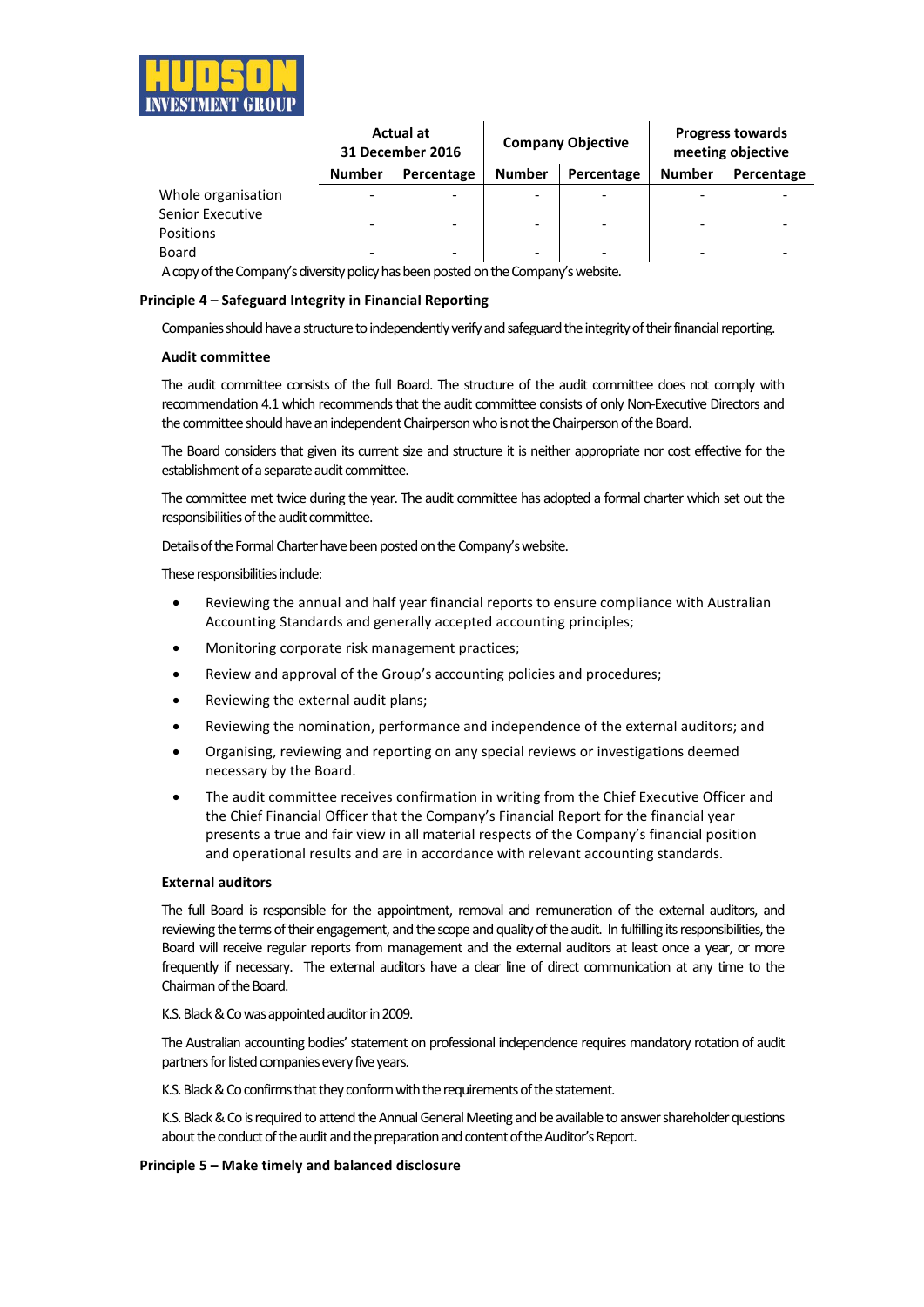

The Company promotes timely and balanced disclosure of any material matters concerning the Company.

The Company has a written policy on information disclosure that focuses on continuous disclosure of any information concerning the Company and its controlled entitiesthat a reasonable person would expect to have a material effect on the price of the Company's securities.

The Company Secretary in consultation with the Chairman is responsible for communications with the ASX. He is also responsible for ensuring compliance with the continuous disclosure requirements of the ASX Listing Rules, and overseeing and co-ordinating information disclosure to the ASX, analysts, brokers, shareholders, the media and the general public. A copy of the policy is posted on the company's website.

## **Principle 6 – Respect the rights of shareholders**

Companies should respect the rights of shareholders and facilitate the effective exercise of those rights.

## **Communication with shareholders**

The Board recognises and respects the rights of our shareholders as the beneficial owners of the Company. In order to facilitate the effective exercise of those rights, the Company has adopted a shareholder communications policy that aims to empower shareholders by:

- communicating effectively with them;
- providing easy access to balanced and understandable information about the Company; and
- encouraging and facilitating shareholder participation in general meetings.

The Company achieves this through the following avenues:

## **Regular mailings**

The Company provides shareholders with copies of all announcements made to the ASX by mail on request. Copies are also available via an electronic link to the ASX web site, ensuring that all shareholders are kept informed about the Company.

Shareholders also have the option of receiving a hard copy of the Annual Report each year.

#### **Email update service**

An email update service has been established and is available to the general public as well as shareholders at the Company's website or upon request.

#### **General meetings**

All shareholders are invited to attend the Annual General Meetings which are held at the Company's Head Office in Sydney. The full Board and senior executives will be present and available to answer questions from the floor, as are the External Auditor and a representative from the Company's legal advisors.

A copy ofthe Company's Shareholder Communication Policy is posted on the Company's website. The Company also posts Corporate Information in the investor section of its company website at www.higl.com.au.

#### **Principle 7 – Recognise and Manage Risks**

Companies should establish a sound system of risk oversight and management and internal control.

The Board oversees the establishment, implementation and review of the Company's Risk Management System. To ensure it meets its responsibilities, the Board has implemented appropriate systems for identifying, assessing, monitoring and managing material risk throughout the organisation.

Management is required to provide status reports to the Board which identify potential areas of business risk arising from changes in the financial and economic circumstances of its operating environment.

The Board regularly assess the Company's performance in light of risks identified by such reports.

Management are also required to design implement and review the Company's risk management and internal control system. The Board reviews the effectiveness of the implementation of the Company's risk management and internal control system on a regular basis.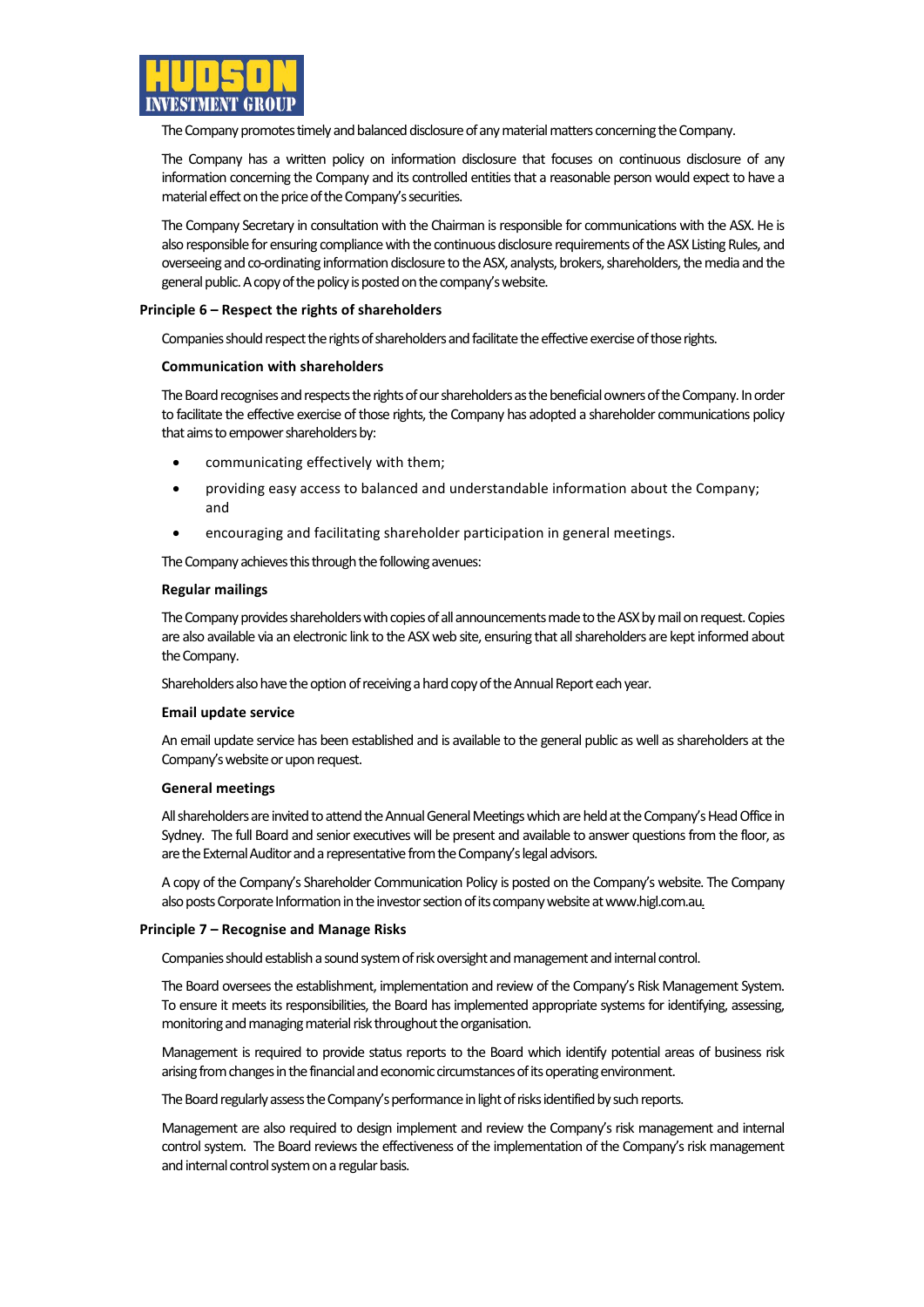

The Board does not employ an internal auditor, although as part of the Company's strategy to implement an integrated framework of control, the Board requested the external auditors review internal control procedures. Recommendations once presented are considered by the Board.

The Board receives written declaration from the Chief Executive Officer and the Chief Financial Officer that the integrity of the financial statements is founded on a sound system of risk management and internal compliance and control which implements the policies adopted by the Board and the Company's risk management and internal compliance and control system is operating efficiently in all material respects.

The Board requires the declaration prior to the directors signing the Company's financial statements.

#### **Principle 8 – Remunerate fairly and responsibly**

Companies should ensure that the level and composition of remuneration is sufficient and reasonable and that its relationship to performance is clear.

Due to the size of the Company, the full Board sit as the remuneration committee.

The Board has adopted a Remuneration Charter.

The main responsibilities of the Remuneration Committee include:

- review and approve the Group's policy for determining executive remuneration and any amendments to that policy;
- review the on-going appropriateness and relevance of the policy;
- consider and make recommendations to the Board on the remuneration of executive Directors (including base salary, incentive payments, equity awards and service contracts);
- review and approve the design of all equity based plans;
- review and approve the total proposed payments under each plan; and
- review and approve the remuneration levels for non-executive Directors.
- The committee will meet as often as required but not less than once per year.

The Committee met once during the year as disclosed in the table of Directors Meetings disclosed in the Annual Report.

#### **Executive directors and executive remuneration**

The remuneration committee reviews and approves the policy for determining executive's remuneration and any amendments to that policy.

Executive remuneration and other terms of employment are reviewed annually having regard to relevant comparative information and independent expert advice.

Remuneration packages include basic salary, superannuation and the rights of participation in the Company's Share Option Plan and Employee Share Purchase Plan.

Remuneration packages are set at levels that are intended to attract and retain executives capable of effectively managing the Company's operation.

Consideration is also given to reasonableness, acceptability to shareholders and appropriateness for the current level of operations.

#### **Non-Executive directors**

Remuneration of Non-Executive Directors will be determined by the Board based on relevant comparative independent expert advice and the maximum amount approved by shareholders from time to time.

Directors have the right to participate in the Company's Share Option Plan and Employee Share Purchase Plan.

Further information on the Directors and Executives remuneration is included in the Remuneration Report which forms part of the Directors' Report..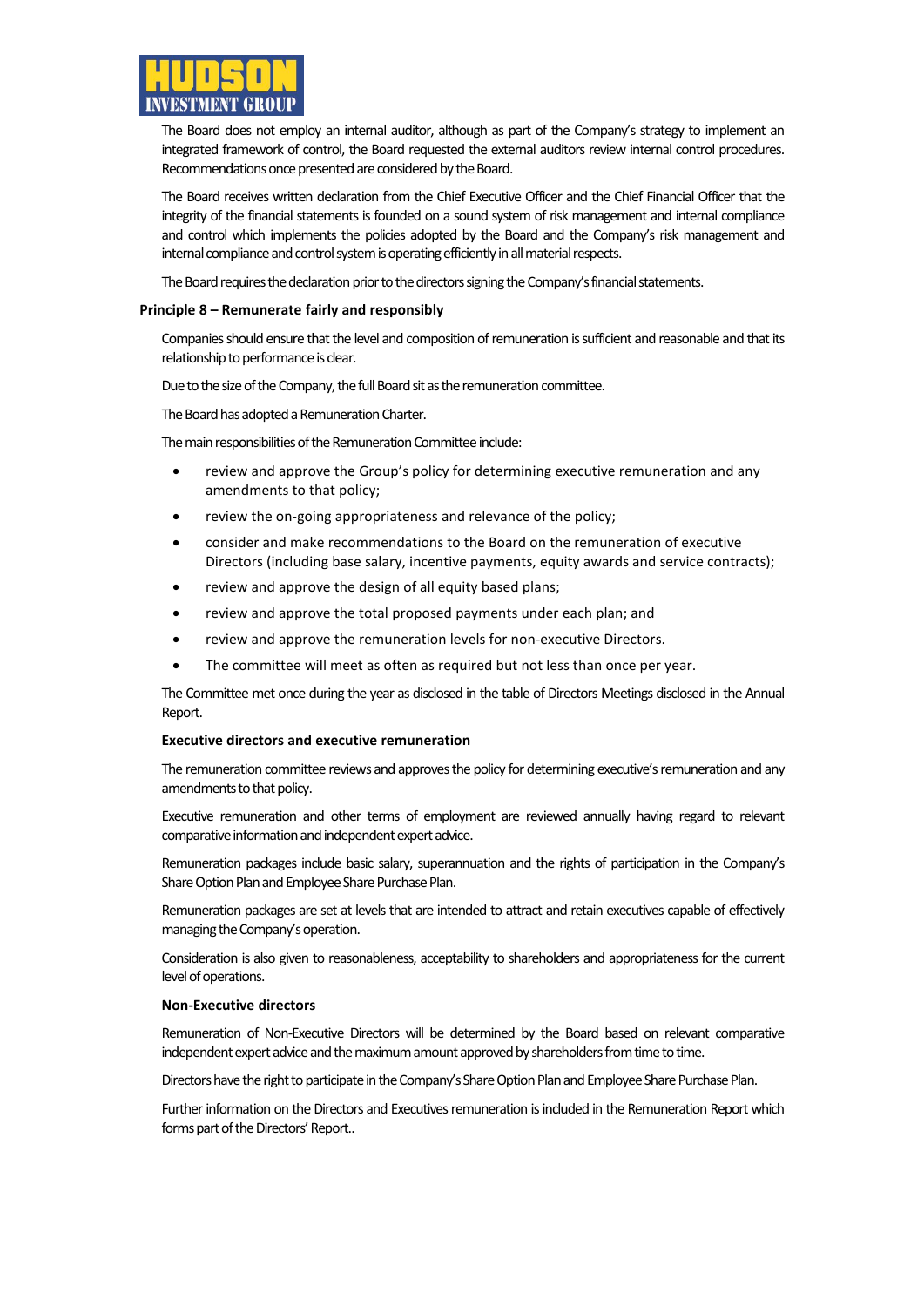

The Company's compliance and departures from Recommendations as at the date of this Prospectus are set out in the following table:

## **ASX Corporate Governance Council's Corporate Governance Principles and Recommendations**

| <b>PRINCIPLE</b>                                                                                                                                                                                                                                                                                                                      | Response                                                                                                                                                                                                                                                                                                             |  |  |
|---------------------------------------------------------------------------------------------------------------------------------------------------------------------------------------------------------------------------------------------------------------------------------------------------------------------------------------|----------------------------------------------------------------------------------------------------------------------------------------------------------------------------------------------------------------------------------------------------------------------------------------------------------------------|--|--|
| PRINCIPLE 1: LAY SOLID FOUNDATIONS FOR MANAGEMENT AND OVERSIGHT                                                                                                                                                                                                                                                                       |                                                                                                                                                                                                                                                                                                                      |  |  |
| Recommendation 1.1                                                                                                                                                                                                                                                                                                                    |                                                                                                                                                                                                                                                                                                                      |  |  |
| The entity should have and disclose a charter,<br>which sets out the respective roles and<br>responsibilities of the board, the Chair and<br>management; and includes a description of those<br>matters expressly reserved to the board and<br>those delegated to management                                                          | Complies.<br>The Company's Corporate Governance Plan<br>includes a Board Charter, which discloses the<br>specific responsibilities of the<br>The<br>Board.<br>responsibilities<br>delegated<br>the<br>senior<br>to<br>management team are set out in the Board<br>Charter.<br>The Board Charter can be viewed at the |  |  |
|                                                                                                                                                                                                                                                                                                                                       | Company's website http://www.higl.com.au                                                                                                                                                                                                                                                                             |  |  |
| Recommendation 1.2                                                                                                                                                                                                                                                                                                                    |                                                                                                                                                                                                                                                                                                                      |  |  |
| The entity should undertake appropriate checks<br>before appointing a person, or putting forward to<br>security holders a candidate for election, as a<br>director.                                                                                                                                                                   | Complies.<br>The Company conducts appropriate checks for all<br>Directors.                                                                                                                                                                                                                                           |  |  |
| The entity should provide security holders with all<br>material information in its possession relevant to<br>a decision on whether or not to elect or re-elect a<br>director.                                                                                                                                                         | These checks will be expanded to include the<br>required checks described in Guidance Note 1,<br>paragraph 3.15 issued by the ASX before<br>appointing a person, or putting forward to<br>Shareholders a candidate for election, as a<br>Director.                                                                   |  |  |
| Recommendation 1.3                                                                                                                                                                                                                                                                                                                    |                                                                                                                                                                                                                                                                                                                      |  |  |
| The entity should have a written agreement with<br>each director and senior executive setting out the<br>terms of their appointment.                                                                                                                                                                                                  | Complies.                                                                                                                                                                                                                                                                                                            |  |  |
| Recommendation 1.4                                                                                                                                                                                                                                                                                                                    |                                                                                                                                                                                                                                                                                                                      |  |  |
| The company secretary of the entity should be<br>accountable directly to the board, through the                                                                                                                                                                                                                                       | Complies.                                                                                                                                                                                                                                                                                                            |  |  |
| chair, on all matters to do with the proper<br>functioning of the board.                                                                                                                                                                                                                                                              | The Joint Company Secretaries have been<br>appointed and are accountable directly to the<br>Board, through the Chairperson, on all matters to<br>do with the proper functioning of the Board.                                                                                                                        |  |  |
| Recommendation 1.5                                                                                                                                                                                                                                                                                                                    |                                                                                                                                                                                                                                                                                                                      |  |  |
| The entity should establish a diversity policy and<br>disclose the policy or a summary of that policy.<br>The policy should include requirements for the<br>board to establish measurable objectives for<br>achieving gender diversity for the board to assess<br>annually both the objectives and the progress in<br>achieving them. | Complies.<br>The Board has established a Diversity Policy.                                                                                                                                                                                                                                                           |  |  |
| The entity should disclose in its annual report the<br>measureable objectives for achieving gender<br>diversity set by the board in accordance with the<br>diversity policy and its<br>progress<br>towards                                                                                                                            | The Diversity Policy is disclosed on the<br>Company's website.                                                                                                                                                                                                                                                       |  |  |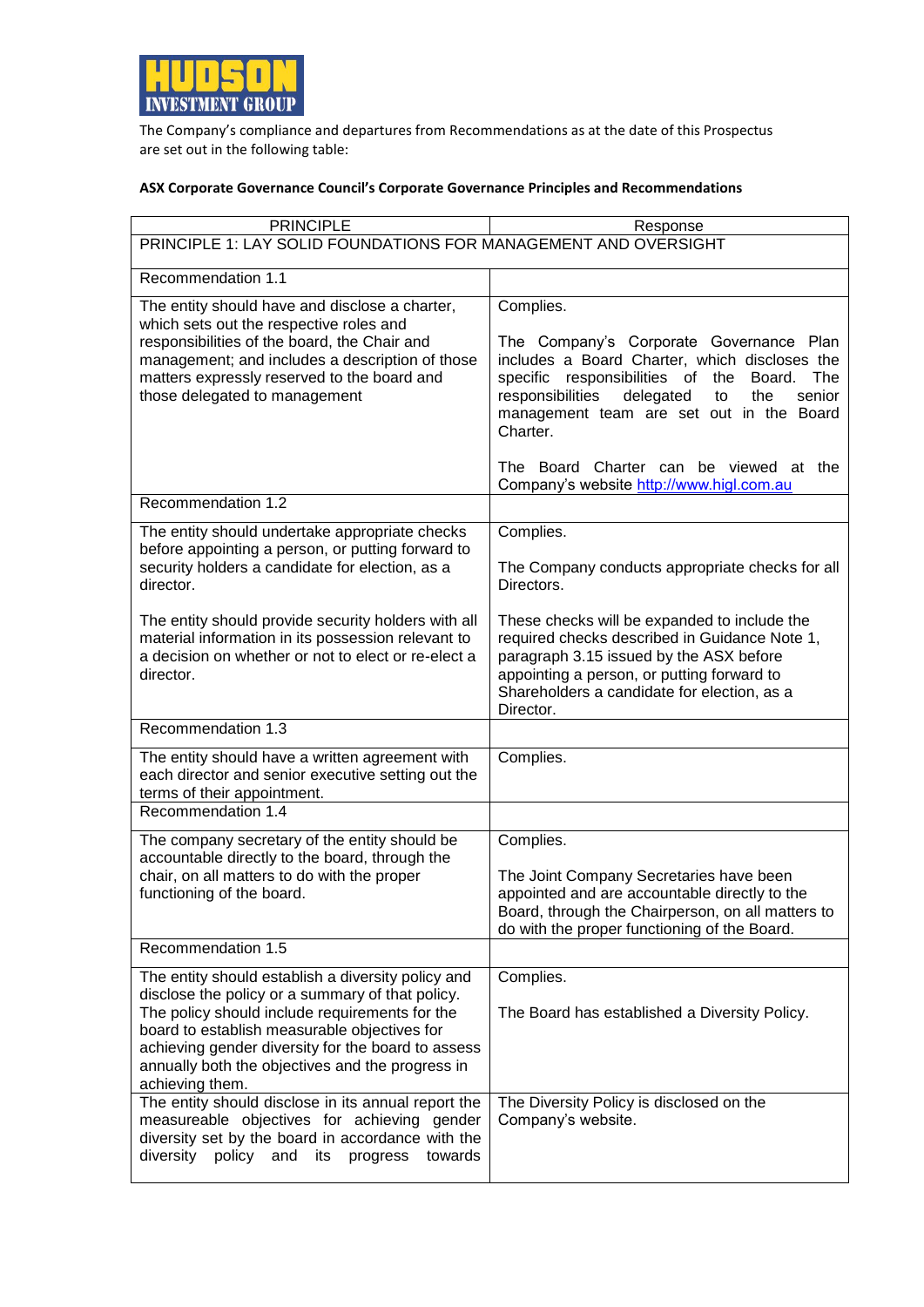

| achieving them.                                                                                                                                                                                                                                                                                                                                                                          |                                                                                                                                                                                                                                                                                                                                                                                                                                    |
|------------------------------------------------------------------------------------------------------------------------------------------------------------------------------------------------------------------------------------------------------------------------------------------------------------------------------------------------------------------------------------------|------------------------------------------------------------------------------------------------------------------------------------------------------------------------------------------------------------------------------------------------------------------------------------------------------------------------------------------------------------------------------------------------------------------------------------|
| The entity should disclose in its annual report the<br>proportion of women employees in the whole<br>organisation, women in senior executive positions<br>and women on the board.                                                                                                                                                                                                        | Details of the Company's measurable objectives<br>for achieving gender diversity and its progress<br>towards achieving them and the entity's gender<br>diversity figures are set out in the Company's<br>annual report.                                                                                                                                                                                                            |
| Recommendation 1.6                                                                                                                                                                                                                                                                                                                                                                       |                                                                                                                                                                                                                                                                                                                                                                                                                                    |
| The entity should have and disclose a process for<br>periodically evaluating the performance of the<br>board, its committees and individual directors and<br>disclose, in relation to each reporting period,<br>whether a performance evaluation was<br>undertaken in the reporting period in accordance<br>with that process.                                                           | Will comply.<br>The Company will disclose the process for<br>evaluating the performance of the Board, its<br>committees and individual directors in its future<br>annual reports.<br>Details of the performance evaluations<br>undertaken will be set out in future annual<br>reports.                                                                                                                                             |
| Recommendation 1.7                                                                                                                                                                                                                                                                                                                                                                       |                                                                                                                                                                                                                                                                                                                                                                                                                                    |
| The entity should have and disclose a process for<br>periodically evaluating the performance of its<br>senior executives; and disclose, in relation to<br>each reporting period, whether a performance<br>evaluation was undertaken in the reporting period<br>in accordance with that process                                                                                           | Complies.<br>Senior executive key performance indicators are<br>set annually, with performance appraised by the<br>Board, and reviewed in detail by the Board.<br>The internal review is to be conducted on an<br>annual basis and if deemed necessary an<br>independent third party will facilitate this internal<br>review.<br>Details of the performance evaluations<br>undertaken will be set out in future annual<br>reports. |
| PRINCIPLE 2: STRUCTURE THE BOARD TO ADD VALUE                                                                                                                                                                                                                                                                                                                                            |                                                                                                                                                                                                                                                                                                                                                                                                                                    |
| Recommendation 2.1                                                                                                                                                                                                                                                                                                                                                                       |                                                                                                                                                                                                                                                                                                                                                                                                                                    |
| The entity's board should have a nomination<br>committee which has at least three members, a<br>majority of whom are independent directors; and<br>is chaired by an independent director.                                                                                                                                                                                                | Does not comply.<br>The Company does not have a nomination<br>committee                                                                                                                                                                                                                                                                                                                                                            |
| The entity should disclose the charter of the<br>committee, the members of the committee; and<br>as at the end of each reporting period, the<br>number of times the committee met throughout<br>the period and the individual attendances of the<br>members at those meetings.                                                                                                           | Currently the role of the nomination committee is<br>undertaken by the full Board. The Company<br>intends to establish a nomination committee once<br>the Company's operations are of sufficient<br>magnitude.                                                                                                                                                                                                                     |
| If the entity does not have a nomination<br>committee, it should disclose that fact and the<br>processes it employs to address board<br>succession issues and to ensure that the board<br>has the appropriate balance of skills, knowledge,<br>experience, independence and diversity to enable<br>it to discharge its duties and responsibilities<br>effectively.<br>Recommendation 2.2 | The Company does not have a nomination<br>committee. The Board evaluates the skills,<br>experience of its members and then determines<br>whether additional members should be invited to<br>the Board to complement or replace the existing<br>members.                                                                                                                                                                            |
|                                                                                                                                                                                                                                                                                                                                                                                          |                                                                                                                                                                                                                                                                                                                                                                                                                                    |
| The entity should have and disclose a board skills<br>matrix setting out the mix of skills and diversity                                                                                                                                                                                                                                                                                 | Does not yet comply.                                                                                                                                                                                                                                                                                                                                                                                                               |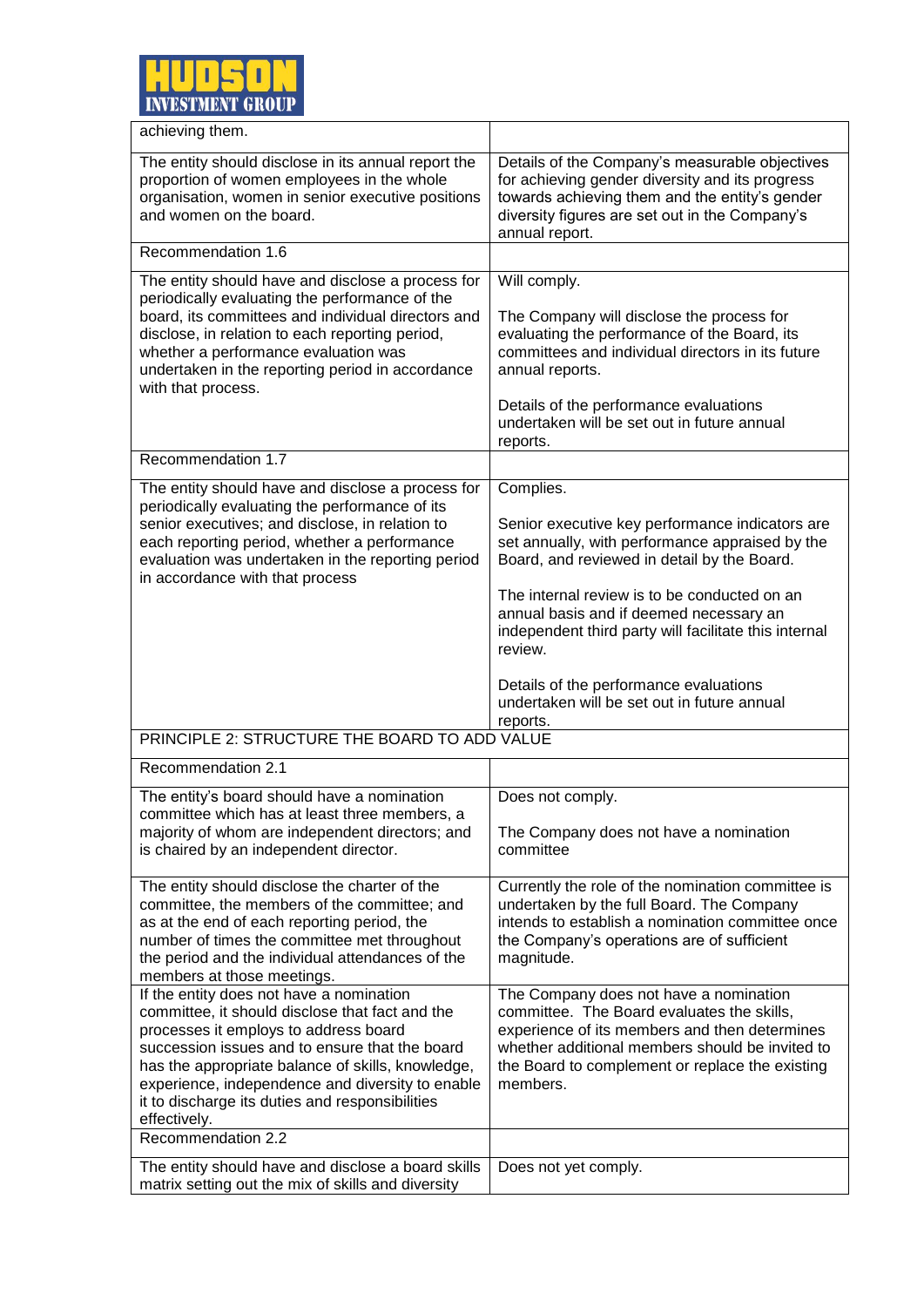

| that the board currently has or is looking to<br>achieve in its membership.                                                                                                                                                                                                                                                                                                                               | The Company intends to develop a board skill<br>matrix setting out the mix of skills and diversity<br>the Board has and requires. The skill matrix will<br>be available at the Company's website once<br>finalised.                                                                                                                                               |  |
|-----------------------------------------------------------------------------------------------------------------------------------------------------------------------------------------------------------------------------------------------------------------------------------------------------------------------------------------------------------------------------------------------------------|-------------------------------------------------------------------------------------------------------------------------------------------------------------------------------------------------------------------------------------------------------------------------------------------------------------------------------------------------------------------|--|
| Recommendation 2.3                                                                                                                                                                                                                                                                                                                                                                                        |                                                                                                                                                                                                                                                                                                                                                                   |  |
| The entity should disclose the names of the<br>directors considered by the board to be<br>independent directors and the length of service of<br>each director.                                                                                                                                                                                                                                            | Complies.<br>The Company's independent directors are John<br>Foley, John Farey: John Dawkins and Ian Mutton<br>(both of whom were appointed as a director on 1<br>September 2016).                                                                                                                                                                                |  |
| The entity should disclose if a director has an<br>interest, position, association or relationship of<br>the type described in Box 2.3 of the ASX<br>Corporate Governance Principles and<br>Recommendation $(3^{rd}$ edition) but the board is of<br>the opinion that it does not compromise the<br>independence of the director, the nature of the<br>interest, position, association or relationship in | The independence of the directors and length of<br>service of each director are set out in the<br>Company's annual report.<br>Details of any relevant interest, position,<br>association or relationship impacting upon a<br>director's independence are set out in the<br>Company's annual report.                                                               |  |
| question and an explanation of why the board is<br>of that opinion<br>Recommendation 2.4                                                                                                                                                                                                                                                                                                                  |                                                                                                                                                                                                                                                                                                                                                                   |  |
|                                                                                                                                                                                                                                                                                                                                                                                                           |                                                                                                                                                                                                                                                                                                                                                                   |  |
| A majority of the board of the entity should be<br>independent directors.                                                                                                                                                                                                                                                                                                                                 | Complies.                                                                                                                                                                                                                                                                                                                                                         |  |
|                                                                                                                                                                                                                                                                                                                                                                                                           | The Company has 5 directors. Four of these<br>directors are non-executive directors.                                                                                                                                                                                                                                                                              |  |
| Recommendation 2.5                                                                                                                                                                                                                                                                                                                                                                                        |                                                                                                                                                                                                                                                                                                                                                                   |  |
| The chair of the board of the entity should be an<br>independent director and, in particular, should not<br>be the same person as the CEO / Managing<br>Director of the entity.                                                                                                                                                                                                                           | Complies.<br>The Chair is an independent and is not the<br>Managing Director or CEO                                                                                                                                                                                                                                                                               |  |
| Recommendation 2.6                                                                                                                                                                                                                                                                                                                                                                                        |                                                                                                                                                                                                                                                                                                                                                                   |  |
| The entity should have a program for inducting<br>new directors and provide appropriate<br>professional development opportunities for<br>directors to develop and maintain the skills and<br>knowledge needed to perform their role as<br>directors effectively.                                                                                                                                          | Does not yet comply.<br>Currently the induction of new directors and plan<br>for professional development is managed<br>informally by the full Board.<br>The Company intends to develop a formal<br>program for inducting new directors and providing<br>appropriate professional development<br>opportunities consistent with the development of<br>the Company. |  |
| PRINCIPLE 3: ACT ETHICALLY AND RESPONSIBLY                                                                                                                                                                                                                                                                                                                                                                |                                                                                                                                                                                                                                                                                                                                                                   |  |
| Recommendation 3.1                                                                                                                                                                                                                                                                                                                                                                                        |                                                                                                                                                                                                                                                                                                                                                                   |  |
| The entity should establish a code of conduct for<br>its directors, senior executives and employees<br>and disclose the code or a summary of the code.                                                                                                                                                                                                                                                    | Complies.<br>The Board has a Code of Conduct to guide<br>compliance with legal, ethical and other<br>obligations to legitimate stakeholders and the<br>responsibility and accountability required of the<br>Group's personnel for reporting and investigating<br>unethical practices or circumstances where there<br>are beaches of the Code.                     |  |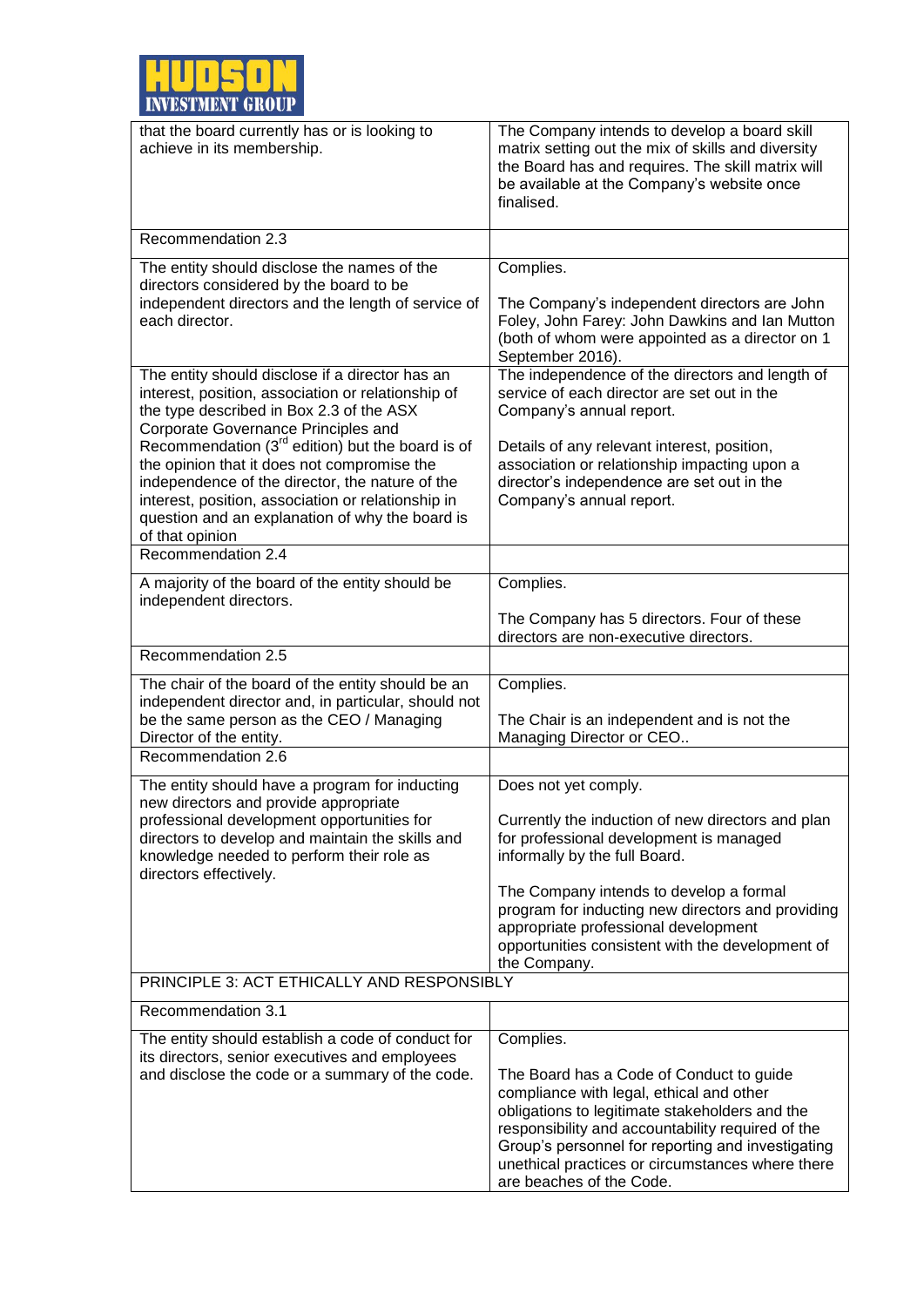

|                                                                                                                                                                                                                                                                                                                                                                                                                                                                                                                                                                                                                                                                                                                                                                | The Code of Conduct is available on the                                                                                                                                                                                                                                                                                                                                                         |  |
|----------------------------------------------------------------------------------------------------------------------------------------------------------------------------------------------------------------------------------------------------------------------------------------------------------------------------------------------------------------------------------------------------------------------------------------------------------------------------------------------------------------------------------------------------------------------------------------------------------------------------------------------------------------------------------------------------------------------------------------------------------------|-------------------------------------------------------------------------------------------------------------------------------------------------------------------------------------------------------------------------------------------------------------------------------------------------------------------------------------------------------------------------------------------------|--|
| PRINCIPLE 4: SAFEGUARD INTEGRITY IN FINANCIAL REPORTING                                                                                                                                                                                                                                                                                                                                                                                                                                                                                                                                                                                                                                                                                                        | Company's website.                                                                                                                                                                                                                                                                                                                                                                              |  |
| Recommendation 4.1                                                                                                                                                                                                                                                                                                                                                                                                                                                                                                                                                                                                                                                                                                                                             |                                                                                                                                                                                                                                                                                                                                                                                                 |  |
| The board of the entity should have an audit<br>committee, which consists only of non-executive<br>directors, a majority of which are independent<br>directors and is chaired by an independent chair<br>that is not the chair of the board.<br>The entity should disclose the charter of the<br>committee, the members of the committee and as<br>at the end of each reporting period, the number of<br>times the committee met throughout the period<br>and the individual attendances of the members at<br>those meetings.                                                                                                                                                                                                                                  | Partially complies.<br>The board has established an audit and risk<br>committee Charter. Members of the committee<br>comprise the whole board of directors who have<br>appropriate and relevant financial experience to<br>act in this capacity.<br>A summary of the charter and details of the<br>number of times the audit and risk committee met<br>throughout the period and the individual |  |
|                                                                                                                                                                                                                                                                                                                                                                                                                                                                                                                                                                                                                                                                                                                                                                | attendances of the members at those meetings<br>are set out in the Company's annual report.<br>The full audit and risk committee charter is<br>available on the Company's website                                                                                                                                                                                                               |  |
| Recommendation 4.2                                                                                                                                                                                                                                                                                                                                                                                                                                                                                                                                                                                                                                                                                                                                             |                                                                                                                                                                                                                                                                                                                                                                                                 |  |
| The board should disclose whether it has, before<br>approving the entity's financial statements for the<br>financial period receive assurance from its Chief<br>Executive Officer (or equivalent) and the Chief<br>Financial Officer (or equivalent) a declaration that<br>the financial records of the entity have been<br>properly maintained and that the financial<br>statements comply with the appropriate<br>accounting standards and give a true and fair<br>view of the financial position and performance of<br>the entity and that the opinion has been formed<br>on the basis of a sound system of risk<br>management and internal control which is<br>operating effectively in all material respects in<br>relation to financial reporting risks. | Complies.<br>The Board requires the Managing Director and<br>Chief Financial Officer to provide such a<br>statement before approving the entity's financial<br>statements for a financial period.                                                                                                                                                                                               |  |
| Recommendation 4.3                                                                                                                                                                                                                                                                                                                                                                                                                                                                                                                                                                                                                                                                                                                                             |                                                                                                                                                                                                                                                                                                                                                                                                 |  |
| When the entity has an AGM it should ensure<br>that its external auditor attends its AGM and is<br>available to answer questions from security<br>holders relevant to the audit.                                                                                                                                                                                                                                                                                                                                                                                                                                                                                                                                                                               | Complies.<br>The external auditor attends AGMs and is<br>available to answer questions from Security<br>Holders relevant to the audit.                                                                                                                                                                                                                                                          |  |
| PRINCIPLE 5: MAKE TIMELY AND BALANCED DISCLOSURE                                                                                                                                                                                                                                                                                                                                                                                                                                                                                                                                                                                                                                                                                                               |                                                                                                                                                                                                                                                                                                                                                                                                 |  |
| Recommendation 5.1                                                                                                                                                                                                                                                                                                                                                                                                                                                                                                                                                                                                                                                                                                                                             |                                                                                                                                                                                                                                                                                                                                                                                                 |  |
| The entity should establish written policies<br>designed to ensure compliance with ASX Listing<br>Rule disclosure requirements and to ensure<br>accountability at senior executive level for that<br>compliance and disclose those policies or a<br>summary of those policies.                                                                                                                                                                                                                                                                                                                                                                                                                                                                                 | Complies.<br>The Company has a written policy on information<br>disclosure. The focus of these policies and<br>procedures is continuous disclosure and<br>improving access to information for investors.                                                                                                                                                                                        |  |
| PRINCIPLE 6: RESPECT THE RIGHTS OF SHAREHOLDERS                                                                                                                                                                                                                                                                                                                                                                                                                                                                                                                                                                                                                                                                                                                | The Company's continuous disclosure policy can<br>be viewed at the Company's website.                                                                                                                                                                                                                                                                                                           |  |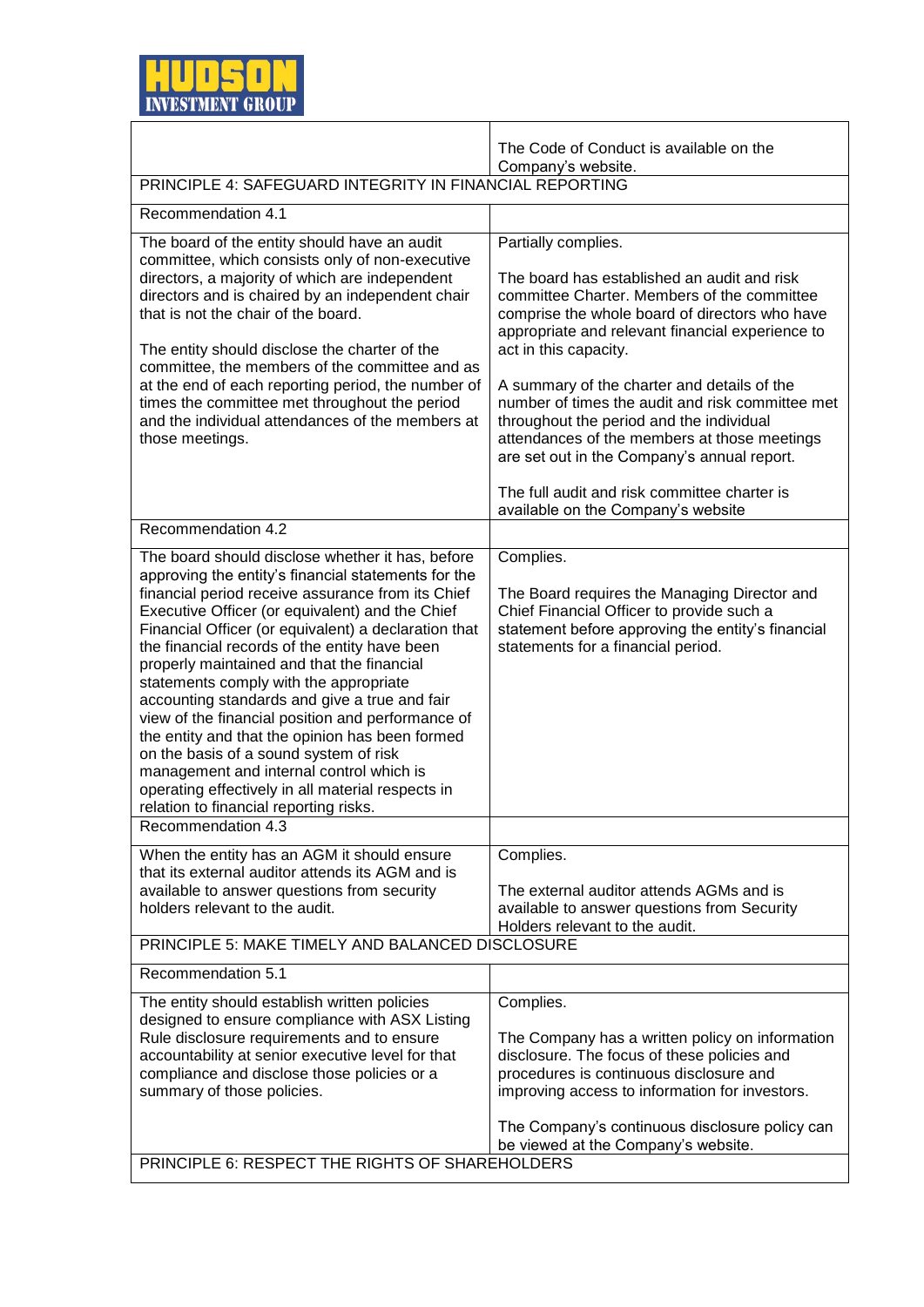

| Recommendation 6.1                                                                                                                                                                                                                                                                                                                                                                                                                                                                                              |                                                                                                                                                                                                                                                                                                                                                 |
|-----------------------------------------------------------------------------------------------------------------------------------------------------------------------------------------------------------------------------------------------------------------------------------------------------------------------------------------------------------------------------------------------------------------------------------------------------------------------------------------------------------------|-------------------------------------------------------------------------------------------------------------------------------------------------------------------------------------------------------------------------------------------------------------------------------------------------------------------------------------------------|
| The entity should provide information about itself                                                                                                                                                                                                                                                                                                                                                                                                                                                              | Complies.                                                                                                                                                                                                                                                                                                                                       |
| and its governance to investors via its website.                                                                                                                                                                                                                                                                                                                                                                                                                                                                | The Company has provided specific information<br>about itself and its key personnel and has<br>developed a comprehensive Corporate<br>Governance Plan.                                                                                                                                                                                          |
|                                                                                                                                                                                                                                                                                                                                                                                                                                                                                                                 | Details can be found at the Company's website.                                                                                                                                                                                                                                                                                                  |
| Recommendation 6.2                                                                                                                                                                                                                                                                                                                                                                                                                                                                                              |                                                                                                                                                                                                                                                                                                                                                 |
| The entity should design and implement an<br>investor relations program to facilitate effective<br>two-way communication with investors.                                                                                                                                                                                                                                                                                                                                                                        | Complies.<br>The Company has established a Shareholder's<br>Communication Policy. The Company recognises<br>the importance of forthright communications and<br>aims to ensure that the shareholders are<br>informed of all major developments affecting the<br>Company.<br>Details of the Shareholder's Communication                           |
| Recommendation 6.3                                                                                                                                                                                                                                                                                                                                                                                                                                                                                              | Policy can be found on the Company's website.                                                                                                                                                                                                                                                                                                   |
| The entity should disclose the policies and                                                                                                                                                                                                                                                                                                                                                                                                                                                                     | Complies.                                                                                                                                                                                                                                                                                                                                       |
| processes it has in place to facilitate and<br>encourage participation at meetings of security<br>holders.                                                                                                                                                                                                                                                                                                                                                                                                      | The Shareholder's Communication Policy is<br>available on the Company's website and details<br>are set out in the Company's annual report.                                                                                                                                                                                                      |
| Recommendation 6.4                                                                                                                                                                                                                                                                                                                                                                                                                                                                                              |                                                                                                                                                                                                                                                                                                                                                 |
| The entity should give security holders the option<br>to receive communications from, and send<br>communications to, the entity and its security<br>registry electronically.                                                                                                                                                                                                                                                                                                                                    | Complies.<br>The Company has provided the option to receive<br>communications from, and send communications<br>to, the entity and its security registry<br>electronically.                                                                                                                                                                      |
| PRINCIPLE 7: RECOGNISE AND MANAGE RISK                                                                                                                                                                                                                                                                                                                                                                                                                                                                          |                                                                                                                                                                                                                                                                                                                                                 |
| Recommendation 7.1                                                                                                                                                                                                                                                                                                                                                                                                                                                                                              |                                                                                                                                                                                                                                                                                                                                                 |
| The board of a listed entity should have a<br>committee or committees to oversee risk, each of<br>which has at least three members, a majority of<br>whom are independent directors and is chaired<br>by an independent director.<br>The entity should disclose the charter of the<br>committee, the members of the committee and at<br>the end of each reporting period, the number of<br>times the committee met throughout the period<br>and the individual attendances of the members at<br>those meetings. | Complies.<br>The Board has established an audit and risk<br>committee to oversee risk which is comprised of<br>the whole Board.<br>Complies<br>The Company's charter for the audit and risk<br>committee is available at the Company's website<br>and the details of the number of times the<br>committee met and the individual attendances is |
| Recommendation 7.2                                                                                                                                                                                                                                                                                                                                                                                                                                                                                              | set out in the Company's annual report.                                                                                                                                                                                                                                                                                                         |
| The board or board committee should review the<br>entity's risk management framework at least<br>annually to satisfy itself that it continues to be<br>sound, to determine whether there have been<br>any changes in the material business risk the                                                                                                                                                                                                                                                             | Complies.                                                                                                                                                                                                                                                                                                                                       |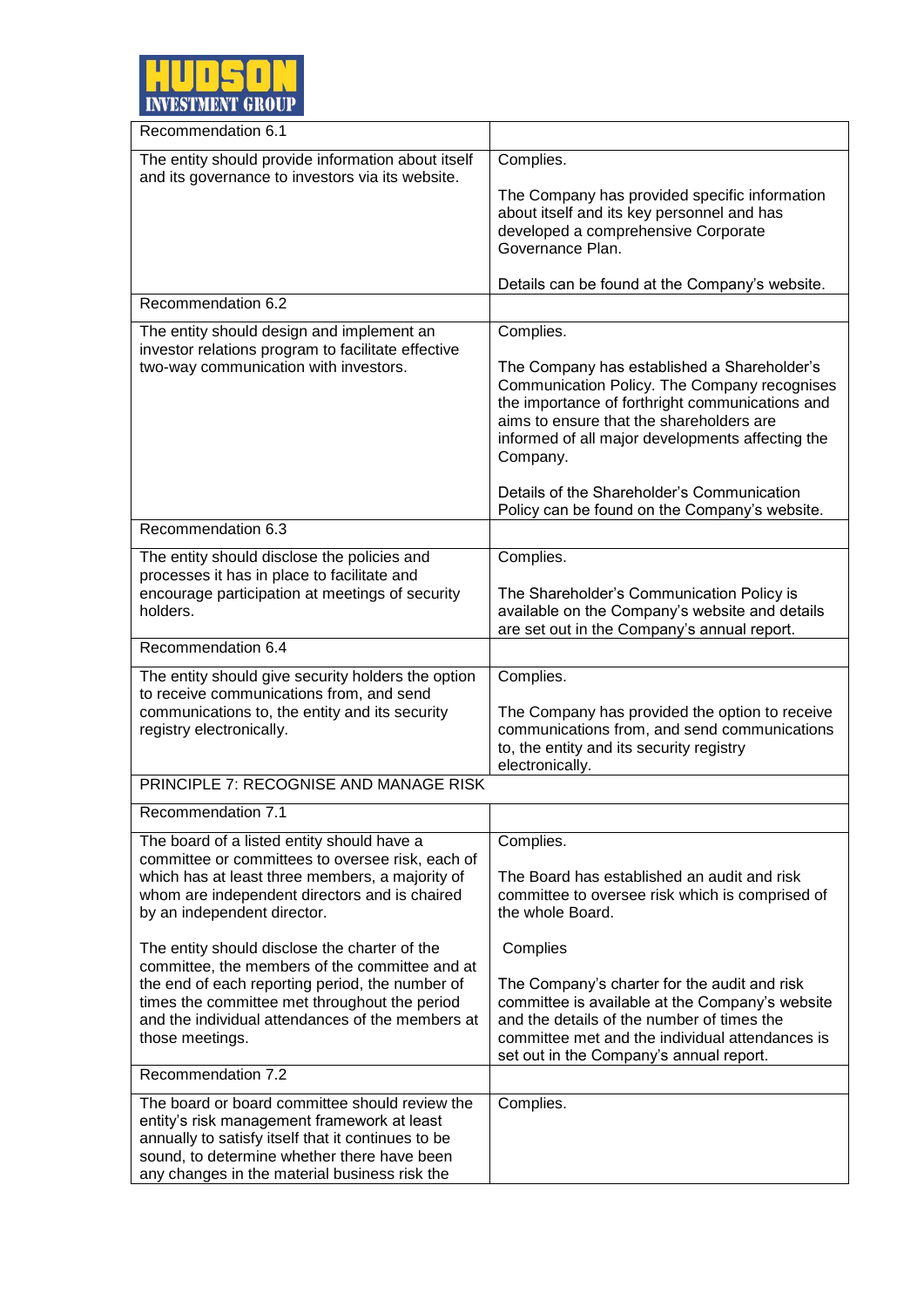

| entity faces and to ensure that they remain with<br>the risk appetite set by the board.                                                                                                                                                                                                                                                 |                                                                                                                                                                                                                                            |
|-----------------------------------------------------------------------------------------------------------------------------------------------------------------------------------------------------------------------------------------------------------------------------------------------------------------------------------------|--------------------------------------------------------------------------------------------------------------------------------------------------------------------------------------------------------------------------------------------|
| The entity should also disclose in relation to each<br>reporting period, whether such a review has<br>taken place                                                                                                                                                                                                                       | The Company's Corporate Governance Plan<br>includes a Risk Management Review Procedure<br>and Compliance and Control policy.                                                                                                               |
|                                                                                                                                                                                                                                                                                                                                         | The Board determines the Company's "risk<br>profile" and is responsible for overseeing and<br>approving risk management strategy and policies,<br>internal compliance and internal control.                                                |
|                                                                                                                                                                                                                                                                                                                                         | The Board has delegated to the audit and risk<br>committee the responsibility for implementing the<br>risk management system.                                                                                                              |
|                                                                                                                                                                                                                                                                                                                                         | Details of the number of times the committee<br>conducted a risk management review in relation<br>to each reporting period will be disclosed in its<br>annual reports.                                                                     |
| Recommendation 7.3                                                                                                                                                                                                                                                                                                                      |                                                                                                                                                                                                                                            |
| The entity should disclose if it has an internal                                                                                                                                                                                                                                                                                        | Does not yet comply.                                                                                                                                                                                                                       |
| audit function, how the function is structured and<br>what role it performs. If the entity does not have<br>an internal audit function, the entity should<br>disclose that fact and the processes it employs<br>for evaluating and continually improving the<br>effectiveness of its risk management and internal<br>control processes. | The Board has delegated the internal audit<br>function to the audit and risk committee and<br>intends to establish and implement the structure<br>and role of the internal audit function.<br>The Company will disclose the details of the |
|                                                                                                                                                                                                                                                                                                                                         | internal audit function in its future annual reports.                                                                                                                                                                                      |
| Recommendation 7.4                                                                                                                                                                                                                                                                                                                      |                                                                                                                                                                                                                                            |
| The entity should disclose whether it has any                                                                                                                                                                                                                                                                                           | Complies.                                                                                                                                                                                                                                  |
| material exposure to economic, environmental<br>and social sustainability risks and, if it does, how<br>it manages or intends to manage those risks.                                                                                                                                                                                    | The Company has an Audit and Risk committee<br>appointed to manage economic sustainability and<br>risk.                                                                                                                                    |
| PRINCIPLE 8: REMUNERATE FAIRLY AND RESPONSIBLY                                                                                                                                                                                                                                                                                          |                                                                                                                                                                                                                                            |
| Recommendation 8.1                                                                                                                                                                                                                                                                                                                      |                                                                                                                                                                                                                                            |
| The board should establish a remuneration<br>committee which has at least three members, a<br>majority of whom are independent directors and<br>is chaired by an independent director.                                                                                                                                                  | Does not yet comply due to the size of the<br>Company. The entire board undertakes the<br>functions normally delegated to a Remuneration<br>Committee.                                                                                     |
| If the entity does not have a remuneration                                                                                                                                                                                                                                                                                              | The Board has adopted a Remuneration<br>Committee Charter.                                                                                                                                                                                 |
| committee, the entity should disclose that fact<br>and the processes it employs for setting the level                                                                                                                                                                                                                                   |                                                                                                                                                                                                                                            |
| and composition of remuneration for directors                                                                                                                                                                                                                                                                                           | However, the Company is not of a size that                                                                                                                                                                                                 |
| and senior executives and ensuring that such<br>remuneration is appropriate and not excessive.                                                                                                                                                                                                                                          | justifies having a separate Remuneration<br>Committee so matters typically considered by<br>such a committee are dealt with by the full Board.                                                                                             |
|                                                                                                                                                                                                                                                                                                                                         | The Board has reviewed, through independent<br>sources, the level and composition of<br>remuneration for Directors and senior executives<br>to ensure that such remuneration is appropriate<br>and not excessive.                          |